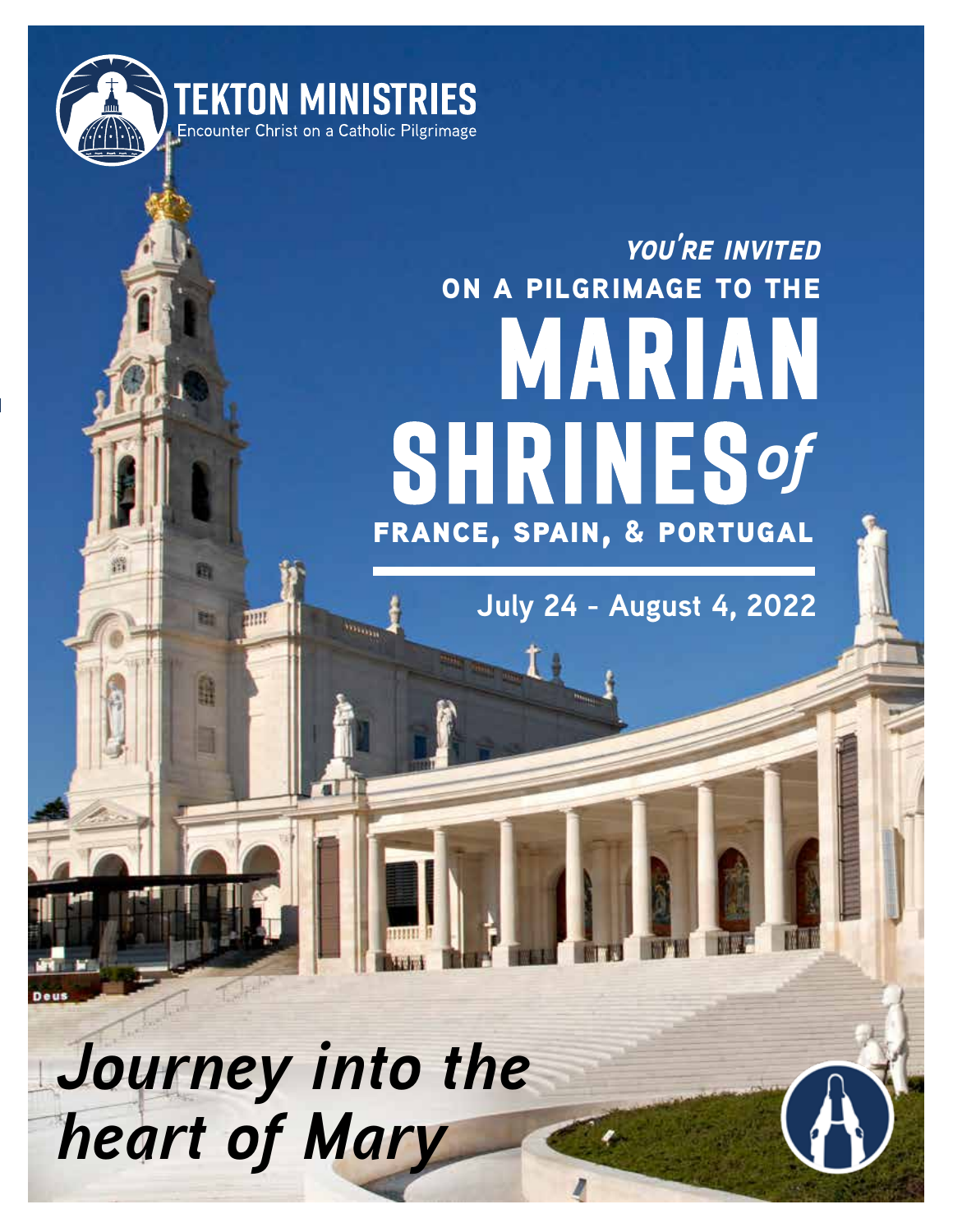# a truly catholic pilgrimage

**Tekton Ministries** *has been leading Catholic pilgrimages all over the world for more than 20 years. Working closely with your priest to create thoughtfully planned itineraries, we help make the Catholic faith more tangible to your daily life. By visiting holy sites and shrines where Our Lady has appeared through the centuries, we hope your faith and relationship with the Blessed Mother will be reinvigorated and renewed by this pilgrimage. Although we visit numerous sites and shrines, daily Mass and time for prayerful reflection are important parts of each day's experience.*

*We use only experienced Christian or Catholic guides, so you receive truthful explanations of scripture and the places we encounter. When the disciple Philip asked the Eunuch (who was reading Isaiah) if he understood what he was reading, the man responded, "How can I, unless someone guides me?" (Acts 8:35) Just as Philip guided the Eunuch with "the good news of Jesus," your Tekton pilgrimage will guide you into a deeper understanding of the Scriptures. Our prayers, service, and love of our Lord go with you.*

#### l **Day 1 - Sunday, July 24** *Depart USA*

Our pilgrimage begins as we depart on our overnight flight to Europe. Meals and refreshments will be served aloft.

## l **Day 2 - Monday, July 25**

*Arrive Lisbon / Santarem / Fatima*

Upon arrival in Lisbon, we will be met by our tour manager who will remain with us for the duration of our pilgrimage. Journey north to the Church of St. Stephen in Santarem to see one of the greatest Eucharistic Miracles, "The Bleeding Host." In the 13th century, a woman stole the host to take to a fortune-teller, but as she was taking it out of church the host began to bleed profusely. Afraid, she put it in a trunk at her home only to be awakened in the middle of the night to a bright light coming from the trunk. Taking the host back to the priest, he put it in a wax pyx. Another miracle happened the next morning when they found that the wax had turned into its own crystal pyx, where it can be venerated to this day. After time for prayer here, continue to Fatima, our home for the next two nights. *(D)*

### l **Day 3 - Tuesday, July 26**

#### *Fatima*

A full day is ours in Fatima, where in 1917 three young shepherd children were graced with apparitions of the Virgin Mary. The message of Fatima has inspired generations of Catholics to pray the rosary daily for peace and reparation. Visit the Chapel of Apparitions before praying at the graves of Sts. Francisco and Jacinta, and Servant of God Lucia. Explore the tiny village where the three children lived and continue to Valinhos where Our Lady appeared to the children after they were unjustly imprisoned. It is here she encouraged them and told them they must still come every 13th of the month to see her. This evening, we participate in a beautiful Stations of the Cross along the Via Sacre or the candlelight rosary procession in the heart of the shrine. *(B, D, Mass)*

#### l **Day 4 - Wednesday, July 27** *Fatima / Coimbra / Santiago*

Depart Fatima this morning and drive to the charming riverfront city of Coimbra where we stop at the Convent of Santa Clara La Nova where Sister Lucia lived until her death in 2005. We continue across the border and through the Spanish countryside to Santiago de Compostela. Tradition tells us that St. James the Apostle journeyed to Spain in 40 A.D. to spread the Gospel as far as possible. He died a martyr's death after returning to Jerusalem and his remains were eventually returned to Spain and buried in this city. Overnight in Santiago. *(B, D, Mass)*



#### l **Day 5 - Thursday, July 28** *Santiago de Compostela*

This morning we will enjoy a complete tour of Santiago de Compostela. Visit the impressive Cathedral which is considered to be one of the finest pieces of architecture in Europe. After Mass, climb up the stairs behind the altar to visit the crypt, where a silver urn contains the relics of St. James. See the Portico de la Gloria (Gateway to Heaven), an unparalleled masterpiece. Walk to the top of the Cathedral for a panoramic view of this glorious city. We will also visit the museum in the cloister adjoining the Cathedral. Enjoy another evening in this charming city. *(B, D, Mass)*

#### l **Day 6 - Friday, July 29** *Santiago de Compostela / Salamanca*

Depart this morning for Salamanca, home of some of Spain's most ornate architecture made of golden sandstone, and home to the third oldest university in Europe. Stroll through the bustling Plaza Mayor with its sweeping arches and enjoy a taste of Spanish culture before praying in the Cathedrals Vieja (Old) and Nueva

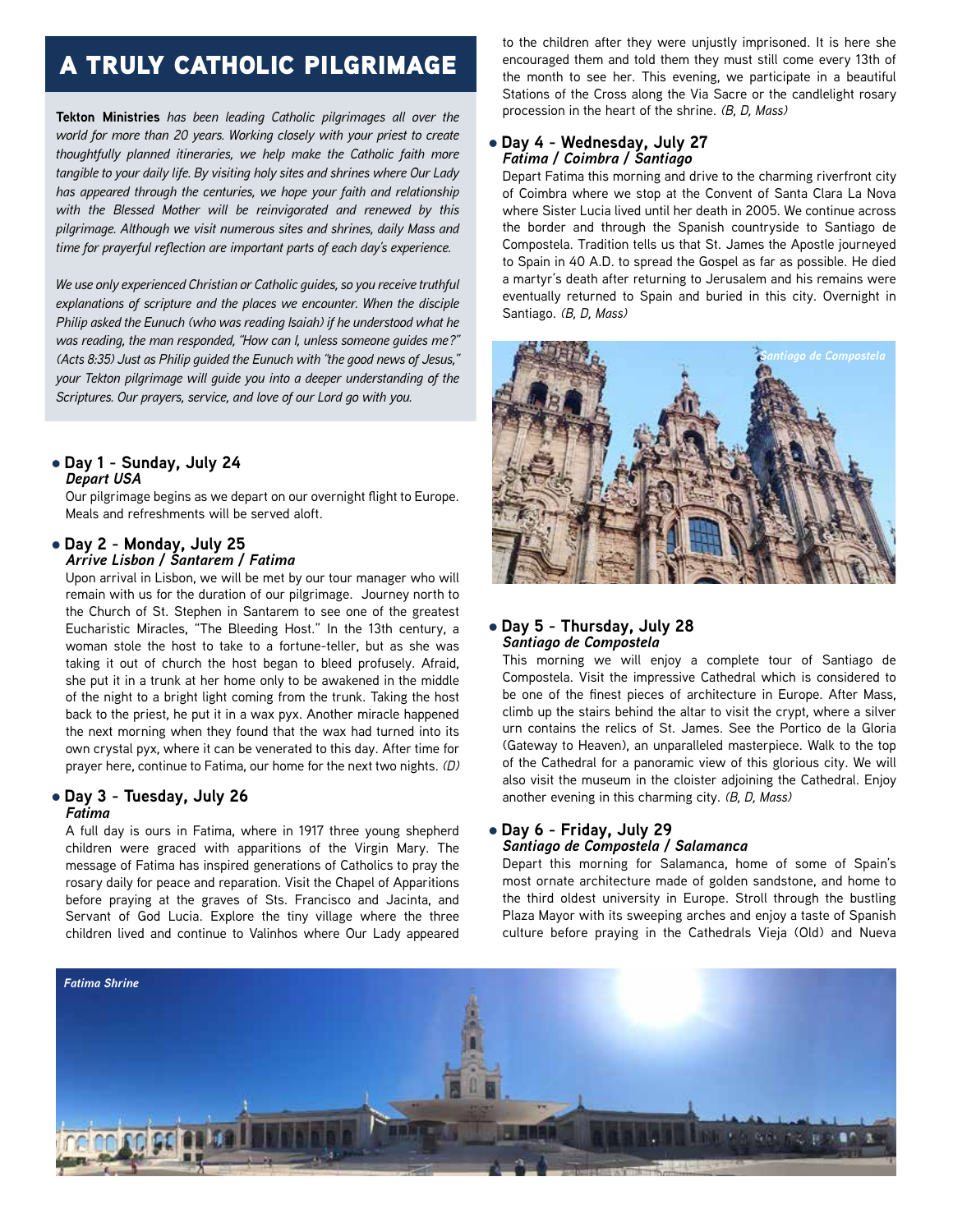(New). The cathedrals have numerous chapels inside, an elaborate high altar panel, and a mixture of architectural design unique to Spain. Overnight tonight in this majestic city. *(B, D, Mass)*

#### l **Day 7 - Saturday, July 30** *Salamanca / Alba de Tormes / Avila*

Today we learn about Spain's most famous woman saint, St. Teresa of Avila, a doctor of the Church, as we journey to Alba de Tormes to venerate her incorrupt arm and heart at the Carmelite Convent. Afterwards, proceed to Avila and visit the Convent of St. Teresa that was built over the house where she was born. Overnight in Avila. *(B, D, Mass)*



#### l **Day 8 - Sunday, July 31** *Avila / Segovia*

Begin this morning at the Monastery of the Incarnation where St. Teresa of Avila experienced some of her most mystical encounters with Christ. Afterwards, Segovia awaits to show us the life of another great Carmelite, St. John of the Cross, the spiritual director of St. Teresa of Avila. We have Mass at his tomb and explore the convent where he lived. Pray at the spectacular Segovia Cathedral with more than 20 chapels inside and at the Monastery of St. Joseph, St. Teresa's ninth foundation. Overnight in Segovia. *(B, D, Mass)*

#### l **Day 9 - Monday, August 1** *Segovia / Zaragoza*

Depart this morning for Zaragoza, where we celebrate Mass at the Basilica of Our Lady of the Pillar. It was here the Blessed Mother appeared to St. James the Greater in 40 A.D. This is the only known instance of the Virgin Mary appearing to someone while she was still alive—bilocating from Jerusalem—to encourage St. James in his preaching of the Gospel in Spain. Overnight in Zaragoza. *(B, D, Mass)*



#### l **Day 10 - Tuesday, August 2** *Zaragoza / Lourdes*

We cross the border into France on our way to Lourdes, known for its healing waters after the Virgin Mary appeared to St. Bernadette in 1858. It is also where the Blessed Mother announced she was the Immaculate Conception. Join hundreds of other pilgrims in the Blessed Sacrament Procession and Candlelight Procession that has endured since 1863. Lourdes will be our home for the next two nights. *(B, D, Mass)*

#### l **Day 11 - Wednesday, August 3** *Lourdes*

Bask in the grace of Lourdes all day as we have Mass at the Grotto of Massabielle, where Our Lady first appeared to St. Bernadette and had her dig for the spring that is now known across the world for its many miracles of healing. We also visit the humble home where St. Bernadette lived during the apparitions. Tonight, we join the candlelight procession with thousands of other pilgrims in prayer and song. *(B, D, Mass)*



#### l **Day 12 - Thursday, August 4** *Lourdes / USA*

Today marks the end of a marvelous experience as we transfer to the airport for the return trip home, filled with memories and graces of this pilgrimage that will last a lifetime. *(B)*

*B=Breakfast D=Dinner*

*These rates are based upon an assumption that the situation in the countries being visited will be free of the government-imposed social distancing restrictions which are currently in place due to the COVID-19 pandemic. We cannot be held responsible for any increase in these quoted rates in the event that government regulations are not relaxed, or further restrictions are put in place due to the COVID-19 pandemic that may result in increased operational costs.*